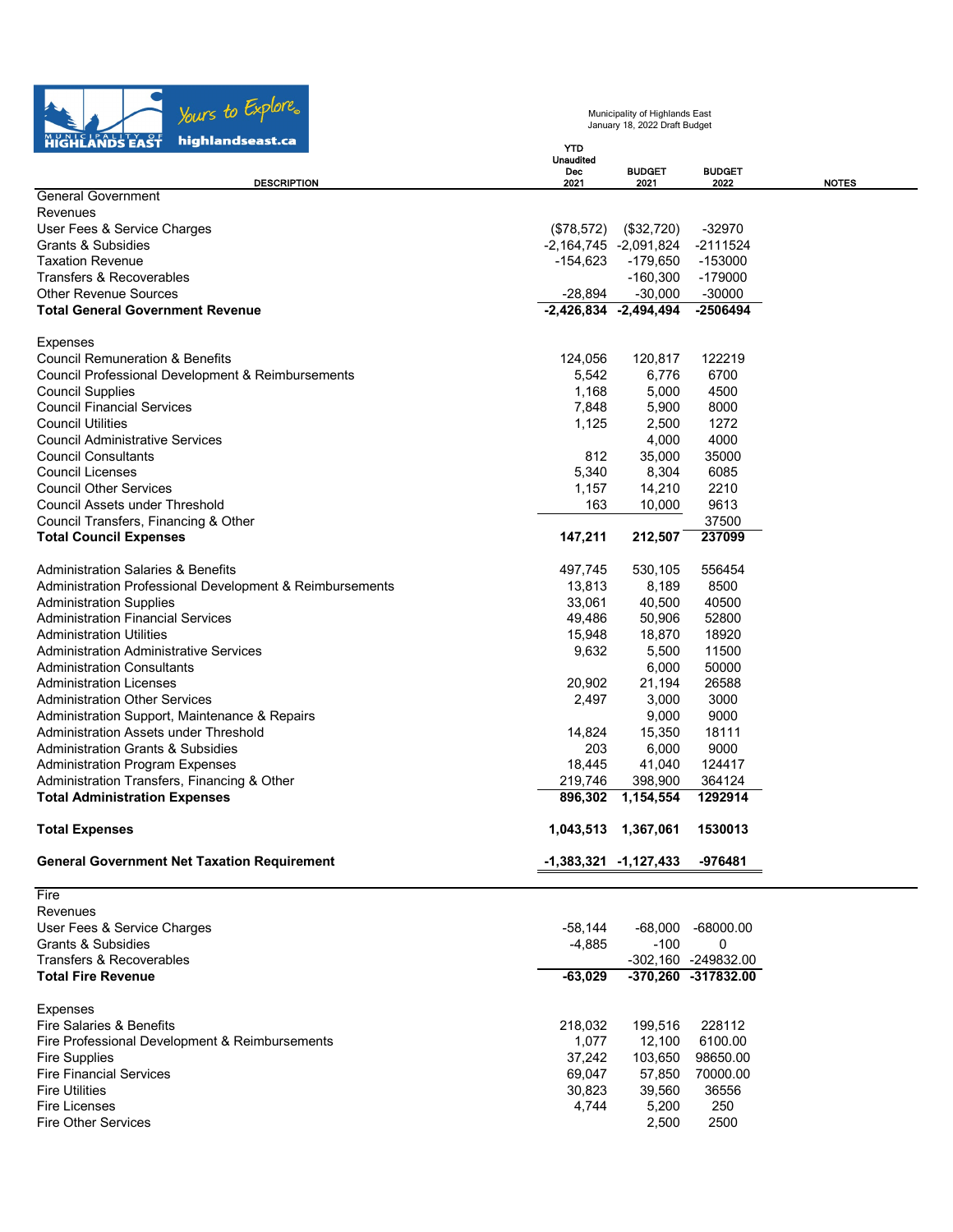| <b>HUHLANDS EAST</b><br>шку штептерескот                                  | <b>YTD</b>  |                       |                       |              |
|---------------------------------------------------------------------------|-------------|-----------------------|-----------------------|--------------|
|                                                                           | Unaudited   |                       |                       |              |
| <b>DESCRIPTION</b>                                                        | Dec<br>2021 | <b>BUDGET</b><br>2021 | <b>BUDGET</b><br>2022 | <b>NOTES</b> |
| Fire Support, Maintenance & Repairs                                       | 35,201      | 50,600                | 47000.00              |              |
| Fire Assets under Threshold                                               | 5,647       | 4,031                 | 15379                 |              |
| Fire Program Expenses                                                     |             | 500                   | 500                   |              |
| Fire Transfers, Financing & Other                                         | 441,671     | 649,660               | 656160.00             |              |
| <b>Total Fire Expenses</b>                                                | 843,484     | 1,125,167             | 1161207               |              |
|                                                                           |             |                       |                       |              |
| <b>Net Fire Taxation Requirement</b>                                      | 780,455     |                       | 754,907 843375.00     |              |
| Police                                                                    |             |                       |                       |              |
| Revenues                                                                  |             |                       |                       |              |
| Grants & Subsidies                                                        | $-583$      | $-22,000$             | $-10000$              |              |
| <b>Total Police Revenue</b>                                               | $-583$      | $-22,000$             | $-10000$              |              |
|                                                                           |             |                       |                       |              |
| <b>Expenses</b>                                                           |             |                       |                       |              |
| <b>Police Other Services</b>                                              | 989,776     | 1,209,642             | 1183699               |              |
| <b>Total Police Expenses</b>                                              |             | 989,776 1,209,642     | 1183699               |              |
|                                                                           |             |                       |                       |              |
| <b>Net Police Taxation Requirement</b>                                    | 989,193     | 1,187,642             | 1173699               |              |
| <b>Conservation Authority</b>                                             |             |                       |                       |              |
| <b>Conservation Authority Other Services</b>                              | 63,824      | 63,824                | 69536                 |              |
| <b>Net Conservation Authority Taxation Requirement</b>                    | 63,824      | 63,824                | 69536                 |              |
| Protective Inspection and Control                                         |             |                       |                       |              |
| Revenues                                                                  |             |                       |                       |              |
| User Fees & Service Charges                                               | -314,303    | $-173,750$            | $-210750$             |              |
| Transfers & Recoverables                                                  |             | $-180,000$            | -45000                |              |
| <b>Total Protective Inspection &amp; Control Revenue</b>                  | $-314,303$  | $-353,750$            | $-255750$             |              |
|                                                                           |             |                       |                       |              |
| <b>Expenses</b>                                                           |             |                       |                       |              |
| Protective Inspection & Control Salaries & Benefits                       | 303,741     | 348,269               | 357219                |              |
| Protective Inspection & Control Professional Development & Reimbursements | 2,831       | 7,850                 | 8350                  |              |
| Protective Inspection & Control Supplies                                  | 5,882       | 8,500                 | 7500                  |              |
| Protective Inspection & Control Financial Services                        | 16,676      | 17,500                | 18600                 |              |
| Protective Inspection & Control Utilities                                 | 6,394       | 9,500                 | 8500                  |              |
| Protective Inspection & Control Administrative Services                   |             | 100                   | 100                   |              |
| Protective Inspection & Control Licenses                                  | 543         | 1,100                 | 10165                 |              |
| Protective Inspection & Control Other Services                            | 9,241       | 24,200                | 23750                 |              |
| Protective Inspection & Control Support, Maintenance & Repairs            | 2,085       | 5,500                 | 3750                  |              |
| Protective Inspection & Control Assets under Threshold                    | 12,284      | 5,200                 | 10773                 |              |
| Protective Inspection & Control Program Expenses                          |             | 500                   | 500                   |              |
| Protective Inspection & Control Transfers, Financing & Other              | 127,591     | 201,000               | 79000                 |              |
| <b>Total Protective Inspection &amp; Control Expenses</b>                 | 487,268     | 629,219               | 528207                |              |
|                                                                           |             |                       |                       |              |
| Net Protective Inspection & Control Taxation Requirement                  | 172,965     | 275,469               | 272457                |              |
| <b>By-Law Enforcement</b>                                                 |             |                       |                       |              |
| Revenues                                                                  |             |                       |                       |              |
| User Fees & Service Charges                                               | $-14,350$   | $-10,000$             | $-11000$              |              |
| <b>Total By-Law Enforcement Revenue</b>                                   | $-14,350$   | $-10,000$             | $-11000$              |              |
|                                                                           |             |                       |                       |              |
| <b>Expenses</b>                                                           |             |                       |                       |              |
| By-law Enforcement Salaries & Benefits                                    | 106,597     | 127,830               | 135378                |              |
| By-law Enforcement Professional Development & Reimbursements              | 168         | 768                   | 770                   |              |
| <b>By-law Enforcement Supplies</b>                                        | 2,031       | 5,000                 | 5500                  |              |
| <b>By-law Enforcement Utilities</b>                                       | 803         | 1,700                 | 1700                  |              |
| <b>By-law Enforcement Licenses</b>                                        | 632         | 1,286                 | 240                   |              |
| By-law Enforcement Other Services                                         | 1,562       | 10,000                | 10000                 |              |
| By-law Enforcement Support, Maintenance & Repairs                         | 5,181       | 4,500                 | 5000                  |              |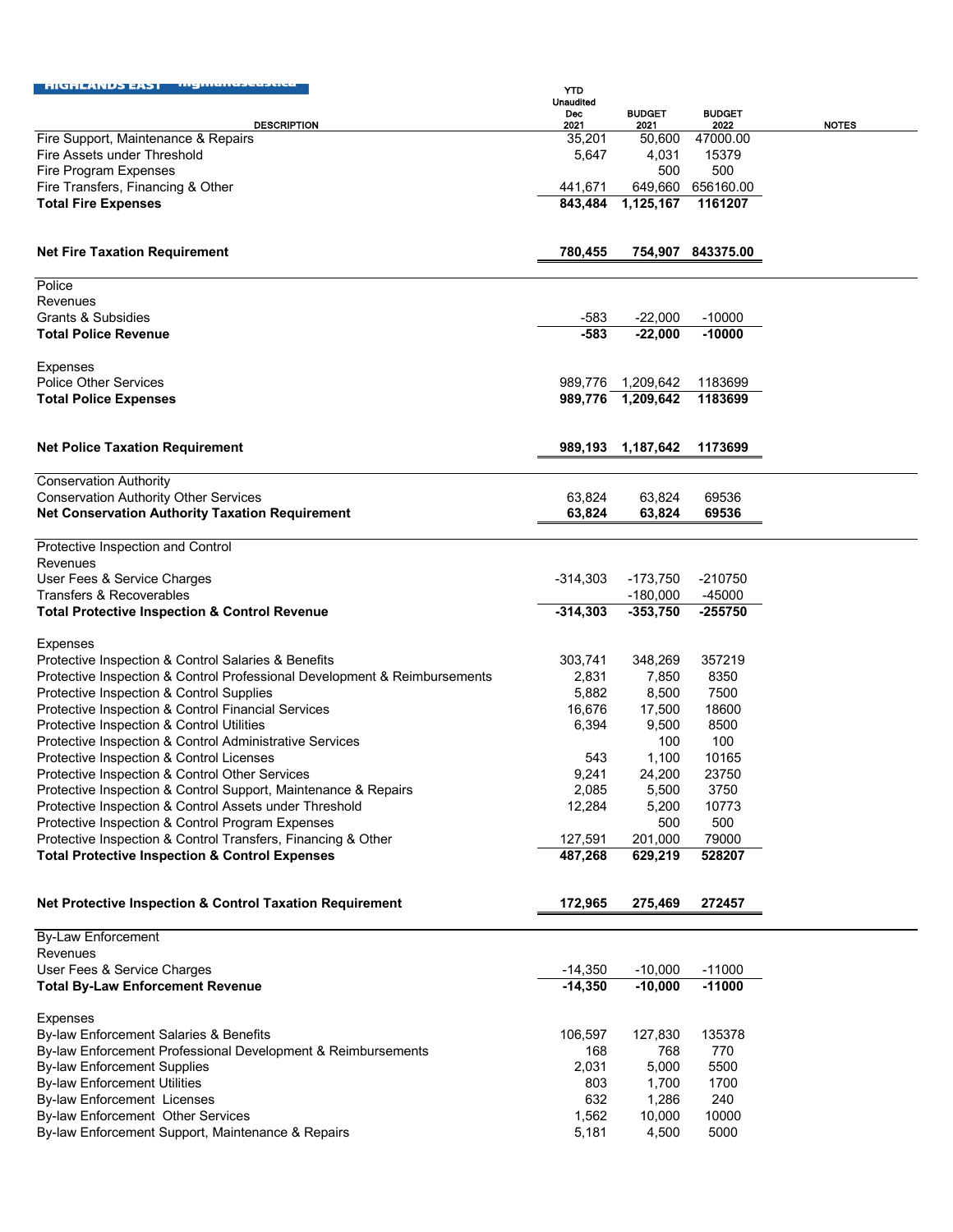| <b>TIOLITANIAS PAST</b>                                       | <b>YTD</b>       |                        |                       |              |
|---------------------------------------------------------------|------------------|------------------------|-----------------------|--------------|
|                                                               | <b>Unaudited</b> |                        |                       |              |
| <b>DESCRIPTION</b>                                            | Dec<br>2021      | <b>BUDGET</b><br>2021  | <b>BUDGET</b><br>2022 | <b>NOTES</b> |
| By-law Enforcement Assets under Threshold                     | 72               |                        | 3085                  |              |
| By-law Enforcement Program Expenses                           |                  | 500                    | 500                   |              |
| By-law Enforcement Transfers, Financing & Other               | 7,000            | 7,000                  | 7000                  |              |
| <b>Total By-law Enforcement Expenses</b>                      | 124,046          | 158,584                | 169173                |              |
|                                                               |                  |                        |                       |              |
| <b>Net By-law Enforcement Taxation Requirement</b>            | 109,696          | 148,584                | 158173                |              |
| <b>Emergency Measures</b>                                     |                  |                        |                       |              |
| Revenues                                                      |                  |                        |                       |              |
| <b>Expenses</b>                                               |                  |                        |                       |              |
| <b>Emergency Measurers Salaries &amp; Benefits</b>            | 49,361           | 25,000                 | 26675                 |              |
| Emergency Measurers Professional Development & Reimbursements |                  | 500                    | 500                   |              |
| <b>Emergency Measurers Supplies</b>                           | 12,905           | 11,000                 | 11000                 |              |
| <b>Total Emergency Measurers Expenses</b>                     | 62,266           | 36,500                 | 38175                 |              |
| <b>Net Emergency Measurers Taxation Requirement</b>           | 62,266           | 36,500                 | 38175                 |              |
|                                                               |                  |                        |                       |              |
| Roads<br>Revenues                                             |                  |                        |                       |              |
| User Fees & Service Charges                                   | $-43,257$        | $-64,500$              | $-64500$              |              |
| <b>Grants &amp; Subsidies</b>                                 |                  | -50,000 -1,333,802     | -598826               |              |
| Transfers & Recoverables                                      |                  |                        | -235,000 -858,586.00  |              |
| <b>Total Roads Revenue</b>                                    |                  | $-93,257$ $-1,633,302$ | -1521912              |              |
|                                                               |                  |                        |                       |              |
| <b>Expenses</b>                                               |                  |                        |                       |              |
| Roads Salaries & Benefits                                     | 808,185          | 991,010                | 1065496               |              |
| Roads Professional Development & Reimbursements               | 4,375            | 3,051                  | 7,261.00              |              |
| Roads Supplies                                                | 463,875          | 508,500                | 544000                |              |
| Roads Financial Services                                      | 96,009           | 85,000                 | 144000                |              |
| Roads Measurers Utilities                                     | 50,221           | 52,812                 | 61164                 |              |
| <b>Roads Administrative Services</b>                          | 1,840            | 1,000                  | 1500                  |              |
| Roads Licenses                                                | 6,618            | 15,757                 | 19900                 |              |
| <b>Roads Other Services</b>                                   | 44,289           | 67,500                 | 67566                 |              |
| Roads Support, Maintenance & Repairs                          | 191,604          | 198,500                | 205000                |              |
| Roads Assets under Threshold                                  | 7,169            |                        | 4213                  |              |
| Roads Grants & Subsidies                                      | 15,266           | 25,000                 | 20000                 |              |
| Roads Program Expenses                                        | 1,942            | 500                    | 500                   |              |
| Roads Transfers, Financing & Other                            |                  | 2,207,192 2,715,800    | 2261480               |              |
| <b>Total Roads Expenses</b>                                   | 3.898.585        | 4,664,430              | 4402080               |              |
| <b>Net Roads Taxation Requirement</b>                         | 3,805,328        | 3,031,128              | 2880168               |              |
| Wastewater                                                    |                  |                        |                       |              |
| Revenues                                                      |                  |                        |                       |              |
| <b>Taxation Revenue</b>                                       | $-122,288$       | $-122,309$             | -127180               |              |
| Grants & Subsidies                                            |                  |                        | $-75000$              |              |
| <b>Transfers &amp; Recoverables</b>                           |                  | -43,974                | $-60640$              |              |
| <b>Total Wastewater Revenue</b>                               | $-122,288$       | $-166,283$             | -262820               |              |
|                                                               |                  |                        |                       |              |
| <b>Expenses</b>                                               |                  |                        |                       |              |
| Septage Salaries & Benefits                                   | 21,850           | 36,446                 | 66711                 |              |
| Septage Professional Development & Reimbursements             |                  | 400                    | 0                     |              |
| Septage Supplies                                              | 9,870            | 12,940                 | 12940                 |              |
| Septage Financial Services                                    | 4,396            | 3,650                  | 4500                  |              |
| Septage Support, Maintenance & Repairs                        | 879              | 4,100                  | 5100                  |              |
| Septage Transfers, Financing & Other                          |                  |                        | 45000                 |              |
| <b>Total Septage Expenses</b>                                 | 36,995           | 57,536                 | 134251                |              |

**Expenses**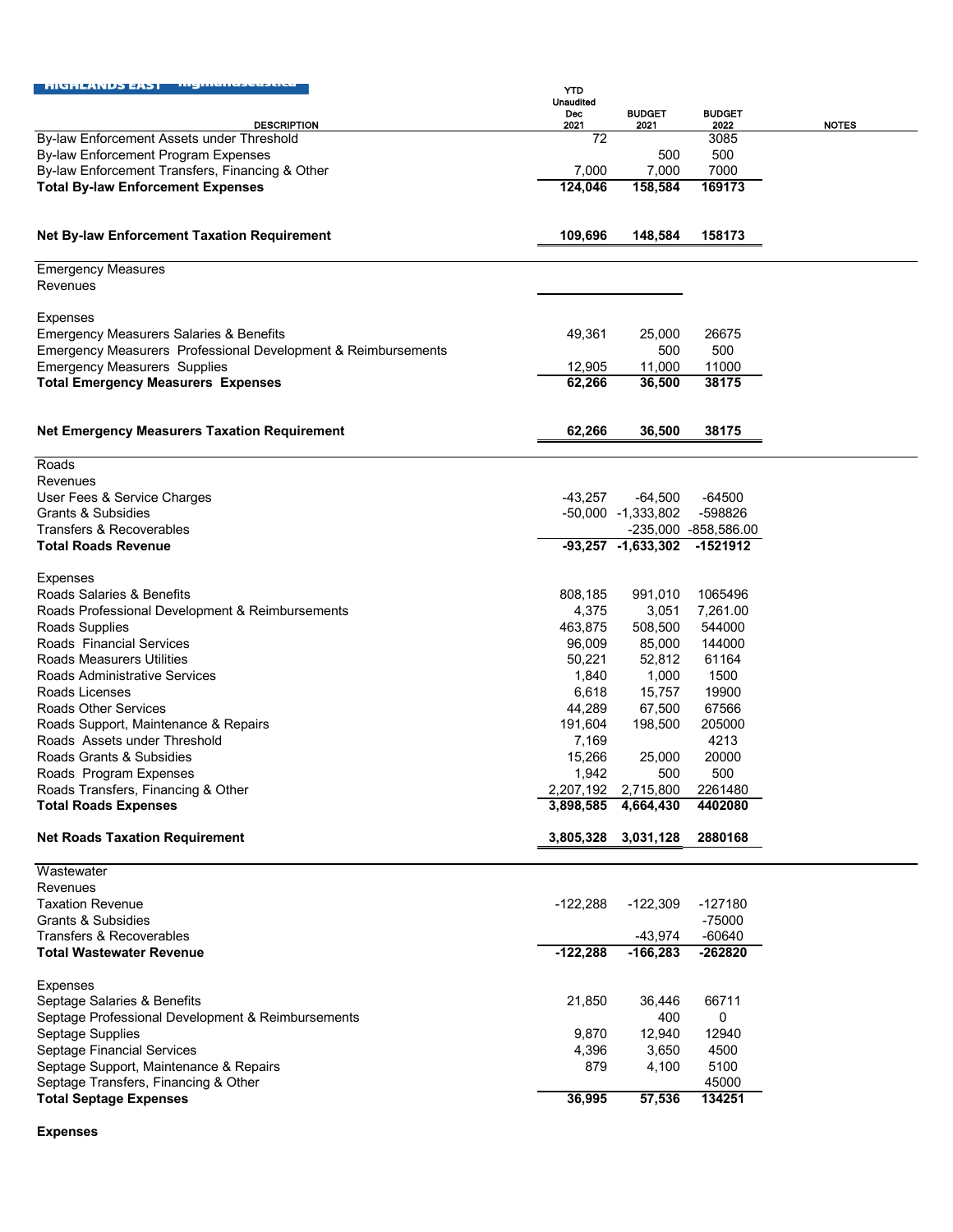| <u>HIGHLANDS EAST</u>                                  | YTD              |               |               |
|--------------------------------------------------------|------------------|---------------|---------------|
|                                                        | Unaudited<br>Dec | <b>BUDGET</b> | <b>BUDGET</b> |
| <b>DESCRIPTION</b>                                     | 2021             | 2021          | 2022          |
| Sewer Lagoon Salaries & Benefits                       | 41,362           | 20,825        | 68120         |
| Sewer Lagoon Professional Development & Reimbursements | 1,230            | 1,000         | 1000          |
| Sewer Lagoon Supplies                                  | 17,510           | 22,000        | 22000         |
| Sewer Lagoon Financial Services                        | 9,477            | 4,500         | 10000         |
| Sewer Lagoon Measurers Utilities                       | 13,103           | 12,200        | 12200         |
| Sewer Lagoon Other Services                            |                  | 500           | 500           |
|                                                        |                  |               |               |
| Sewer Lagoon Support, Maintenance & Repairs            | 11,159           | 21,000        | 20000         |
| Sewer Lagoon Assets under Threshold                    | 1,026            |               | 0             |
| Sewer Lagoon Program Expenses                          |                  | 9,000         | 9000          |
| Sewer Lagoon Transfers, Financing & Other              |                  | 75,258        | 75000         |
| <b>Total Sewer Lagoon Expenses</b>                     | 94,867           | 166,283       | 217820        |
| <b>Net Wastewater Taxation Requirement</b>             | 9,574            | 57,536        | 89251         |
| Water                                                  |                  |               |               |
| Revenues                                               |                  |               |               |
| User Fees & Service Charges                            | $-1,467$         |               | 0             |
| Grants & Subsidies                                     |                  |               | $-20000$      |
| <b>Taxation Revenue</b>                                | -201,693         | $-203,102$    | $-211927$     |
| Transfers & Recoverables                               |                  | $-88,365$     | $-71173$      |
|                                                        |                  |               |               |
| <b>Total Water Revenue</b>                             | $-203,160$       | $-291,467$    | $-303100$     |
| <b>Expenses</b>                                        |                  |               |               |
| Water Salaries & Benefits                              | 260,175          | 205,000       | 283370        |
| Water Professional Development & Reimbursements        | 3,334            | 3,600         | 2600          |
| <b>Water Supplies</b>                                  | 102,950          | 92,000        | 98500         |
| <b>Water Financial Services</b>                        | 21,556           | 18,500        | 23000         |
| <b>Water Measurers Utilities</b>                       | 35,172           | 43,400        | 43400         |
| <b>Water Licenses</b>                                  | 316              | 300           | 300           |
| <b>Water Other Services</b>                            |                  | 500           | 500           |
|                                                        |                  |               |               |
| Water Support, Maintenance & Repairs                   | 24,017           | 31,750        | 36750         |
| Water Assets under Threshold                           | 1,898            | 1,697         | 4639          |
| Water Transfers, Financing & Other                     | 43,327           | 147,100       | 146000        |
| <b>Total Water Expenses</b>                            | 492,745          | 543,847       | 639059        |
| <b>Net Water Taxation Requirement</b>                  | 289,585          | 252,380       | 335959        |
| Waste                                                  |                  |               |               |
| Revenues                                               |                  |               |               |
| User Fees & Service Charges                            | $-232,513$       | $-200.117$    | $-200117$     |
| <b>Taxation Revenue</b>                                | $-42,810$        | $-43,450$     | -43450        |
| Transfers & Recoverables                               |                  | $-53,847$     | 0             |
| <b>Total Waste Revenue</b>                             | $-275,323$       | $-297,414$    | -243567       |
| <b>Expenses</b>                                        |                  |               |               |
| <b>Waste Salaries &amp; Benefits</b>                   | 417,966          | 468,002       | 448424        |
| Waste Professional Development & Reimbursements        | 3,262            | 2,500         | 2750          |
| <b>Waste Supplies</b>                                  | 216,441          | 351,005       | 297256        |
|                                                        |                  |               |               |
| <b>Waste Financial Services</b>                        | 12,973           | 11,000        | 18056         |
| <b>Waste Measurers Utilities</b>                       | 3,674            | 5,850         | 5850          |
| Waste Licenses                                         | 1,901            | 1,521         | 1700          |
| <b>Waste Other Services</b>                            | 12,868           | 17,500        | 17500         |
| Waste Support, Maintenance & Repairs                   | 13,693           | 60,247        | 60547         |
| Waste Assets under Threshold                           | 9,601            | 9,792         | 10770         |
| Waste Program Expenses                                 | 38,226           | 40,000        | 50000         |
| Waste Transfers, Financing & Other                     | 48,719           | 10,000        | 30000         |
| <b>Total Waste Expenses</b>                            | 779,324          | 977,417       | 942853        |
|                                                        |                  |               |               |
| <b>Net Waste Taxation Requirement</b>                  | 504,001          | 680,003       | 699286        |
|                                                        |                  |               |               |

Other Environment & Green Energy Revenues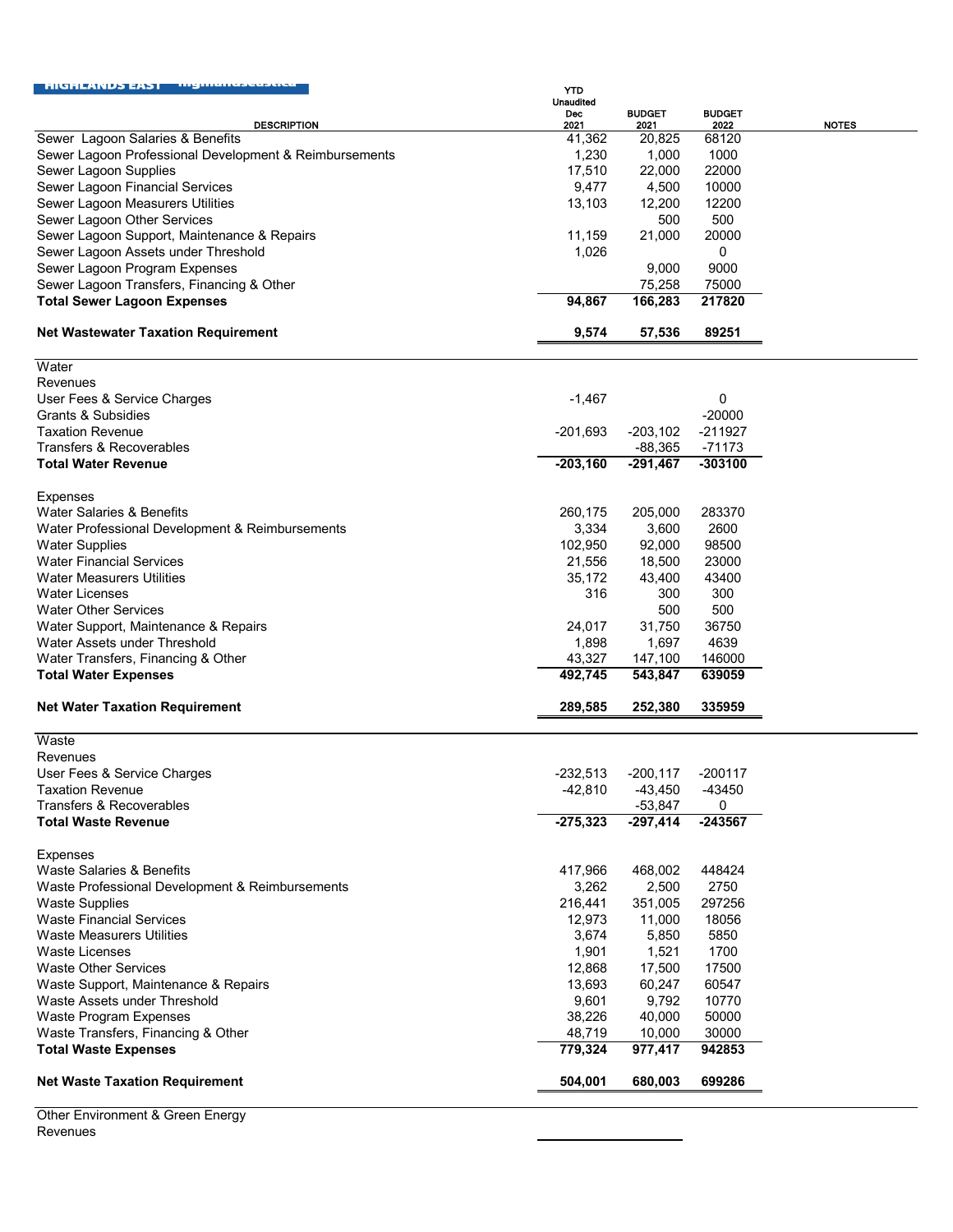| HUHLANDS EAST                                                                                                              | YTD                     |                  |                       |
|----------------------------------------------------------------------------------------------------------------------------|-------------------------|------------------|-----------------------|
|                                                                                                                            | <b>Unaudited</b><br>Dec | <b>BUDGET</b>    | <b>BUDGET</b>         |
| <b>DESCRIPTION</b>                                                                                                         | 2021                    | 2021             | 2022                  |
| <b>Expenses</b>                                                                                                            |                         |                  |                       |
| <b>Other Environment Salaries &amp; Benefits</b>                                                                           | 3,150                   |                  |                       |
| <b>Other Environment Supplies</b>                                                                                          | 225                     | 5,000            | 5000                  |
| <b>Total Other Environment Expenses</b>                                                                                    | 3,375                   | 5,000            | 5000                  |
|                                                                                                                            |                         |                  |                       |
| <b>Net Other Environment Taxation Requirement</b>                                                                          | 3,375                   | 5,000            | 5000                  |
| <b>Public Health Services</b>                                                                                              |                         |                  |                       |
| <b>Revenues</b>                                                                                                            |                         |                  |                       |
| <b>Expenses</b>                                                                                                            |                         |                  |                       |
| Public Health Services Support, Maintenance & Repairs                                                                      | 7,249                   | 14,000           | 14000                 |
| Public Health Services Program Expenses                                                                                    |                         | 10,000           | 10000                 |
| <b>Total Public Health Services Expenses</b>                                                                               | 7,249                   | 24,000           | 24000                 |
|                                                                                                                            |                         |                  | 24000                 |
| <b>Net Public Health Services Taxation Requirement</b>                                                                     | 7,249                   | 24,000           |                       |
| Cemeteries                                                                                                                 |                         |                  |                       |
| Revenues                                                                                                                   |                         |                  |                       |
| User Fees & Service Charges                                                                                                | $-25.104$               | $-5,000$         | $-5000$               |
| Transfers & Recoverables                                                                                                   |                         | $-5,000$         | $-5000$               |
| <b>Total Cemeteries Revenue</b>                                                                                            | $-25,104$               | $-10,000$        | $-10000$              |
| <b>Expenses</b>                                                                                                            |                         |                  |                       |
| Other Cemeteries Salaries & Benefits                                                                                       | 3,719                   | 34,185           | 29645                 |
| Other Cemeteries Services Supplies                                                                                         | 3,548                   | 3,000            | 3000                  |
| <b>Other Cemeteries Financial Services</b>                                                                                 | 3,284                   | 2,800            | 3050                  |
| <b>Other Cemeteries Licenses</b>                                                                                           |                         | 200              | 0                     |
| Other Cemeteries Support, Maintenance & Repairs                                                                            |                         | 2,500            | 2500                  |
| Other Cemeteries Assets under Threshold                                                                                    | 18                      |                  |                       |
| Other Cemeteries Program Expenses                                                                                          |                         | 500              | $\mathbf 0$<br>5000   |
| Other Cemeteries Transfers, Financing & Other<br><b>Total Cemeteries Expenses</b>                                          | 10,569                  | 5,000<br>48,185  | 43195                 |
|                                                                                                                            |                         |                  |                       |
| <b>Net Cemeteries Taxation Requirement</b>                                                                                 | $-14,535$               | 38,185           | 33195                 |
| Parks, Recreation Programs & Facilities                                                                                    |                         |                  |                       |
| Revenues                                                                                                                   |                         |                  |                       |
| User Fees & Service Charges<br>Grants & Subsidies                                                                          | $-9,023$                | $-12,750$        | $-11250$<br>$-102400$ |
| Transfers & Recoverables                                                                                                   |                         |                  | -585,676 -415854.00   |
| <b>Total Parks, Recreation Programs &amp; Facilities Revenue</b>                                                           | $-9,023$                | $-598,426$       | -529504               |
|                                                                                                                            |                         |                  |                       |
| <b>Expenses</b>                                                                                                            |                         |                  |                       |
| Parks, Recreation Programs & Facilities Salaries & Benefits                                                                | 302,340                 | 383,734          | 404496                |
| Parks, Recreation Programs & Facilities Professional Development & Reimbursemen                                            | 985                     | 5,250            | 5250.00               |
| Parks, Recreation Programs & Facilities Supplies                                                                           | 26,498                  | 48,030           | 69925                 |
| Parks, Recreation Programs & Facilities Financial Services                                                                 | 69,828                  | 56,550           | 70300                 |
| Parks, Recreation Programs & Facilities Utilities                                                                          | 65,761                  | 100,852          | 99000                 |
| Parks, Recreation Programs & Facilities Administrative Services                                                            | 488                     | 500              | 500                   |
| Parks, Recreation Programs & Facilities Licenses                                                                           | 930                     | 2,055            | 360<br>42500          |
| Parks, Recreation Programs & Facilities Support, Maintenance & Repairs                                                     | 69,442                  | 59,500           |                       |
| Parks, Recreation Programs & Facilities Assets under Threshold<br>Parks, Recreation Programs & Facilities Program Expenses | 10,252<br>12,458        | 13,000<br>35,500 | 16087<br>25500        |
| Parks, Recreation Programs & Facilities Transfers, Financing & Other                                                       | 509,502                 | 853,843          | 675426.00             |
| <b>Total Parks, Recreation Programs &amp; Facilities Expenses</b>                                                          | 1,068,484               | 1,558,814        | 1409344               |
|                                                                                                                            |                         |                  |                       |
| Net Parks, Recreation Programs & Facilities Taxation Requirement                                                           | 1,059,461               | 960,388          | 879840                |

Libraries & Cultural Services Revenues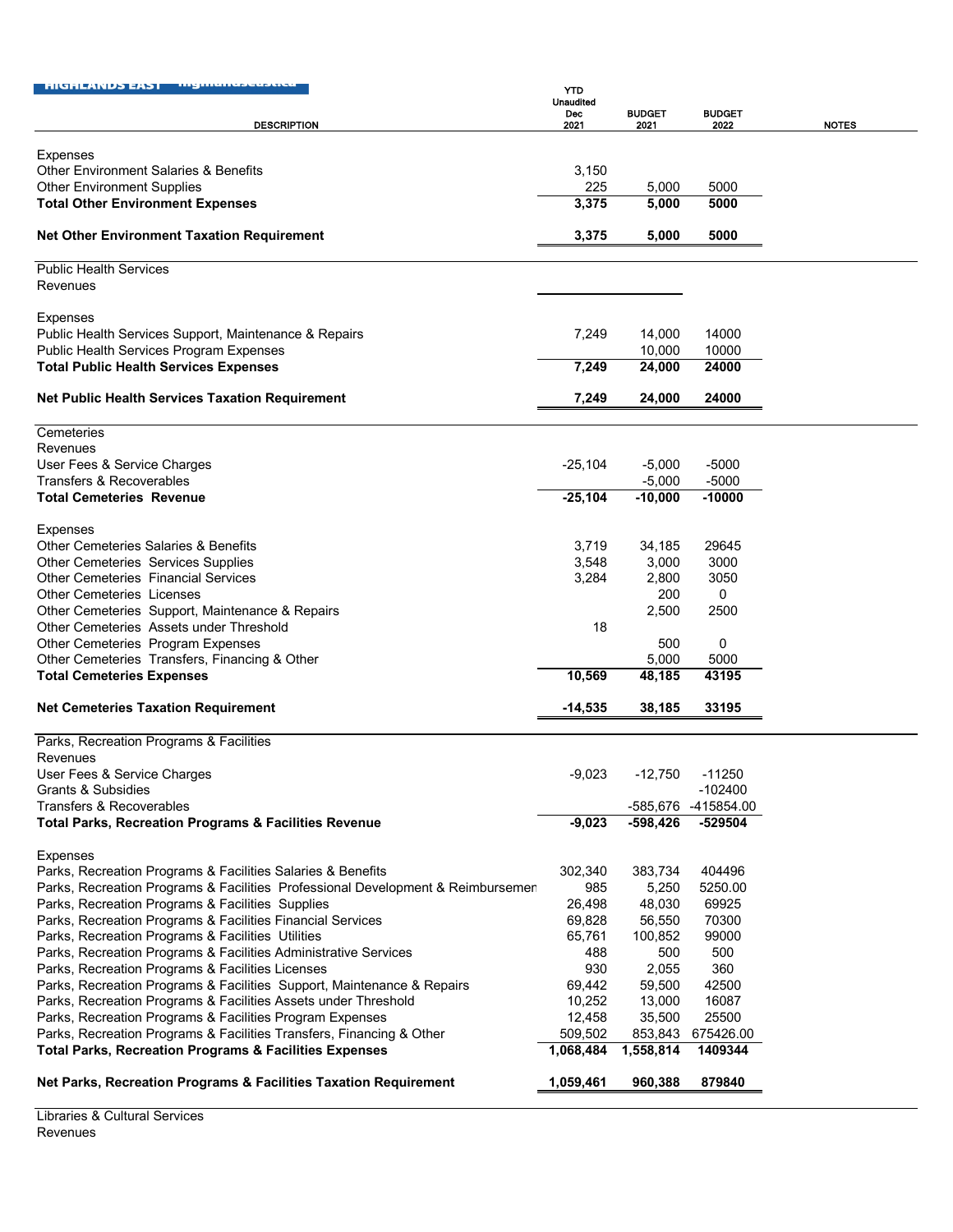| <u>MUNLANDS EAST</u>                                                                                       | <b>YTD</b>              |               |               |              |
|------------------------------------------------------------------------------------------------------------|-------------------------|---------------|---------------|--------------|
|                                                                                                            | <b>Unaudited</b><br>Dec | <b>BUDGET</b> | <b>BUDGET</b> |              |
| <b>DESCRIPTION</b>                                                                                         | 2021                    | 2021          | 2022          | <b>NOTES</b> |
| <b>Grants &amp; Subsidies</b>                                                                              | $-1,000$                |               | 0             |              |
| <b>Total Libraries &amp; Cultural Services Revenue</b>                                                     | $-1,000$                |               |               |              |
| <b>Expenses</b>                                                                                            |                         |               |               |              |
| Libraries & Cultural Services Salaries & Benefits                                                          | 6,273                   | 13,515        | 15422         |              |
| Libraries & Cultural Services Supplies                                                                     | 98                      | 1,000         | 1000          |              |
| Libraries & Cultural Services Financial Services                                                           | 4,395                   | 4,400         | 4500          |              |
| Libraries & Cultural Services Utilities                                                                    | 7,827                   | 10,830        | 10700         |              |
| Libraries & Cultural Services Licenses                                                                     | 855                     |               | 0             |              |
| Libraries & Cultural Services Support, Maintenance & Repairs                                               | 3,726                   | 1,500         | 1500          |              |
| <b>Total Libraries &amp; Cultural Services Expenses</b>                                                    | 23,174                  | 31,245        | 33122         |              |
|                                                                                                            |                         |               |               |              |
| <b>Net Libraries &amp; Cultural Services Taxation Requirement</b>                                          | 22,174                  | 31,245        | 33122         |              |
| <b>Other Housing</b>                                                                                       |                         |               |               |              |
| Revenues                                                                                                   |                         |               |               |              |
|                                                                                                            |                         |               |               |              |
| <b>Expenses</b>                                                                                            |                         |               |               |              |
| Other Housing Salaries & Benefits                                                                          | 600                     |               | 0             |              |
| <b>Other Housing Supplies</b>                                                                              | 348                     | 6,500         | 5500          |              |
| <b>Other Housing Utilities</b>                                                                             | 5,443                   | 4,200         | 6000          |              |
| <b>Total Other Housing Expenses</b>                                                                        | 6,391                   | 10,700        | 11500         |              |
| <b>Net Other Housing Taxation Requirement</b>                                                              | 6,391                   | 10,700        | 11500         |              |
|                                                                                                            |                         |               |               |              |
| Planning & Zoning                                                                                          |                         |               |               |              |
| Revenues                                                                                                   |                         |               |               |              |
| Transfers & Recoverables                                                                                   |                         |               | $-30000$      |              |
| User Fees & Service Charges                                                                                | $-83,334$               | $-35,000$     | $-45000$      |              |
| <b>Total Planning &amp; Zoning Revenue</b>                                                                 | $-83,334$               | $-35,000$     | $-75000$      |              |
| <b>Expenses</b>                                                                                            |                         |               |               |              |
| Planning & Zoning Salaries & Benefits                                                                      | 39,577                  | 71,761        | 79182         |              |
| Planning & Zoning Professional Development & Reimbursements                                                | 1,088                   | 5,650         | 6543          |              |
| Planning & Zoning Supplies                                                                                 | 3,342                   | 5,000         | 7500.00       |              |
| Planning & Zoning Utilities                                                                                | 159                     |               | 240.00        |              |
| Planning & Zoning Consultants                                                                              | 53,970                  | 41,000        | 82500         |              |
| Planning & Zoning Other Services                                                                           | 712                     | 10,000        | 10000.00      |              |
| Planning & Zoning Transfers, Financials & Other                                                            |                         |               | 10000.00      |              |
| <b>Total Planning &amp; Zoning Expenses</b>                                                                | 98,848                  | 133,411       | 195965        |              |
|                                                                                                            | 15,514                  | 98,411        | 120965        |              |
| <b>Net Planning &amp; Zoning Taxation Requirement</b>                                                      |                         |               |               |              |
| Commercial & Industrial                                                                                    |                         |               |               |              |
| Revenues                                                                                                   |                         |               | $-7000$       |              |
|                                                                                                            |                         |               |               |              |
| <b>Expenses</b>                                                                                            |                         |               |               |              |
| Commercial & Industrial Salaries & Benefits                                                                | 28,664                  | 57,519        | 38554         |              |
| Commercial & Industrial Professional Development & Reimbursements                                          | 317                     | 380           | 380           |              |
| Commercial & Industrial Supplies                                                                           | 7,962                   | 15,123        | 19385         |              |
| <b>Commercial &amp; Industrial Utilities</b><br><b>Commercial &amp; Industrial Administrative Services</b> | 212<br>304              | 250<br>800    | 250           |              |
| Commercial & Industrial Licenses                                                                           | 76                      | 241           | 2245<br>250   |              |
| Commercial & Industrial Assets under Threshold                                                             | 18                      |               | 4566          |              |
| <b>Total Commercial &amp; Industrial Expenses</b>                                                          | 37,553                  | 74,313        | 65630         |              |
|                                                                                                            |                         |               |               |              |
| <b>Net Commercial &amp; Industrial Taxation Requirement</b>                                                | 37,553                  | 74,313        | 58630         |              |
| Requisitions & Changes in Fund Balances                                                                    |                         |               |               |              |
| Revenues                                                                                                   |                         |               |               |              |
| <b>Taxation Revenue</b>                                                                                    | -4,983,655              |               |               |              |
| <b>Total Requisitions &amp; Changes in Fund Bal Revenue</b>                                                | $-4,983,655$            |               |               |              |